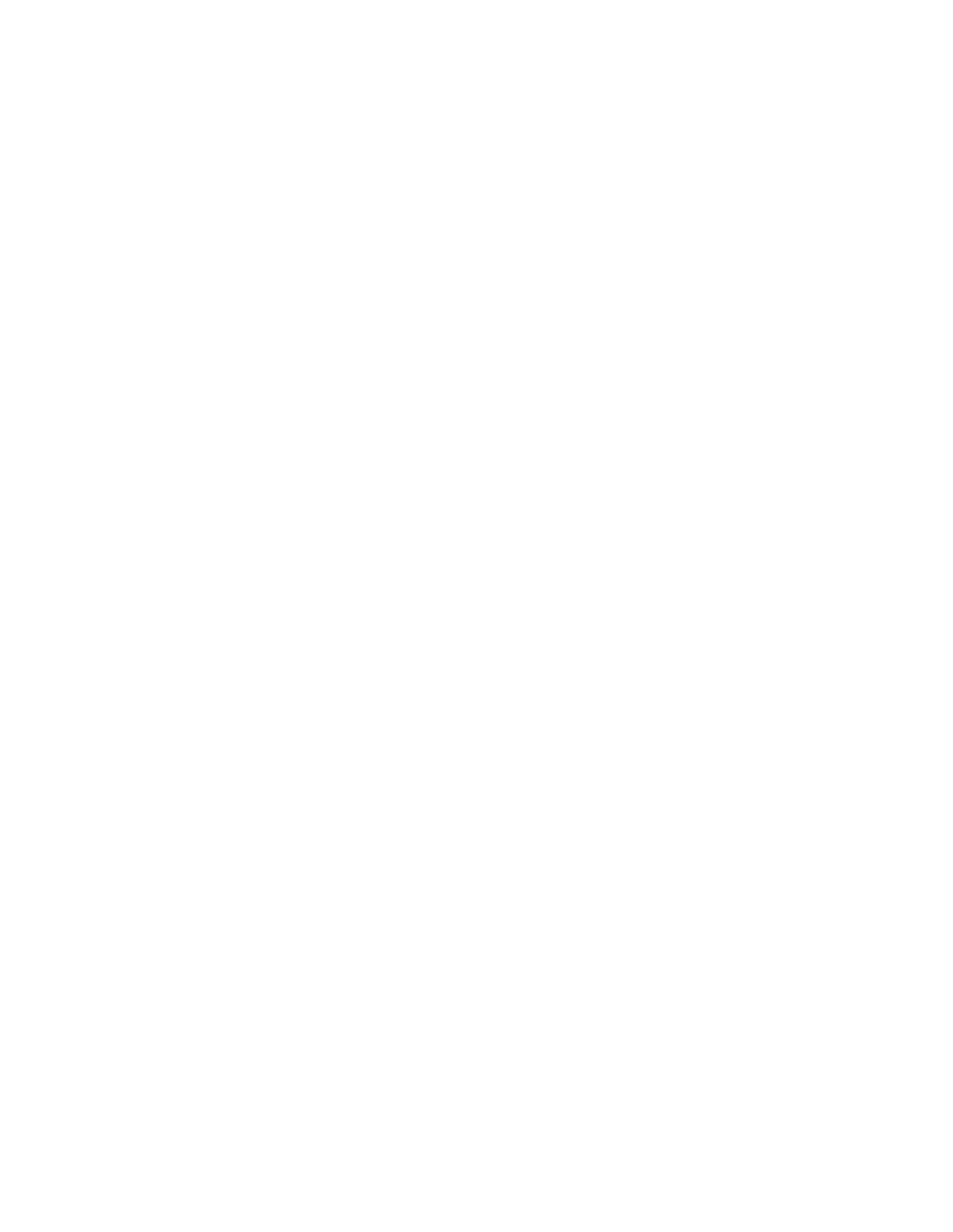# **Contents**

| 6.2.2 Prevalent Psychological Distress, as Well as Mental, Neurological and Substance Use |  |
|-------------------------------------------------------------------------------------------|--|
|                                                                                           |  |
|                                                                                           |  |
|                                                                                           |  |
|                                                                                           |  |
|                                                                                           |  |
|                                                                                           |  |
|                                                                                           |  |
|                                                                                           |  |
|                                                                                           |  |
|                                                                                           |  |
|                                                                                           |  |
|                                                                                           |  |
| 6.4.2 Prevalent Psychological Distress, as well as Mental, Neurological and Substance     |  |
|                                                                                           |  |
|                                                                                           |  |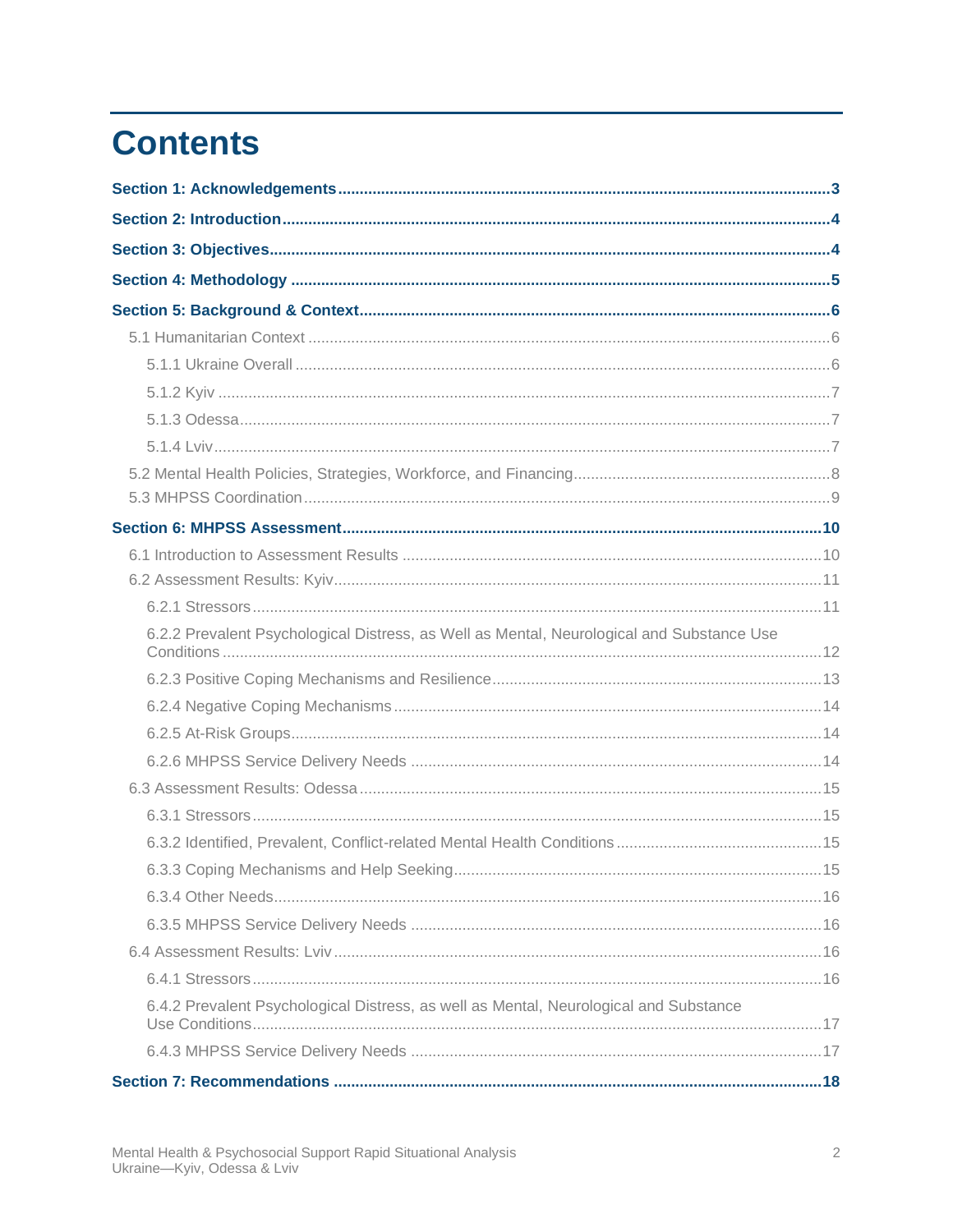# <span id="page-2-0"></span>**Section 1: Acknowledgements**

International Medical Corps is thankful for the generous support of the private donors that funded this rapid mental health and psychosocial support (MHPSS) situational analysis as part of our humanitarian emergency response project after the outbreak of war in Ukraine. We sincerely thank the mental health experts and community members for sharing such valuable information during such difficult times. Our gratitude goes out to the terrific interpreters that made many of these interviews possible.

This MHPSS rapid situational analysis was conducted and written by Claire Whitney, MIA, LICSW, Senior Global MHPSS Advisor, and Eoin Ryan, MSW, Global MHPSS Advisor. Valuable contributions were shared by Taras Vavryk, PhD, Ukraine MHPSS Manager, and Hazem Hajaj, MS, Ukraine MHPSS specialist.

For questions or to learn more about this assessment, kindly contact: Claire Whitney, Senior Global MHPSS Advisor, at [cwhitney@InternationalMedicalCorps.org.](mailto:cwhitney@InternationalMedicalCorps.org?subject=Questions%20about%20the%20Ukraine%20Assessment)

For questions or to learn more about International Medical Corps' work in Ukraine, kindly contact: Rod Volway, Country Director, at [rvolway@InternationalMedicalCorps.org.](mailto:rvolway@InternationalMedicalCorps.org?subject=Questions%20about%20IMC%20in%20Ukraine)



*International Medical Corps staff surveying buildings destroyed by Russian forces in Borodyanka, Ukraine.*

Mental Health & Psychosocial Support Rapid Situational Analysis Ukraine—Kyiv, Odessa & Lviv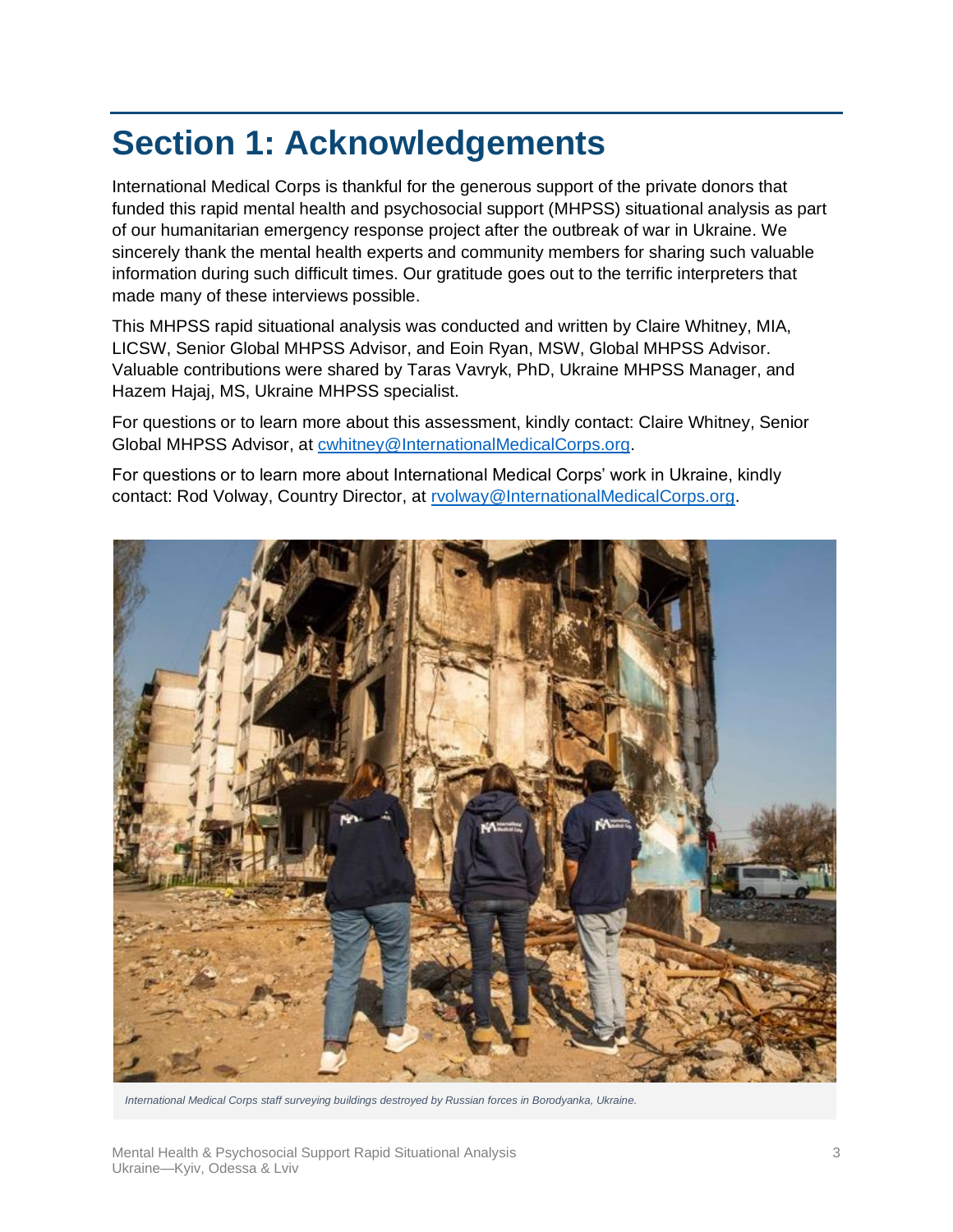# <span id="page-3-0"></span>**Section 2: Introduction**

It is important to acknowledge that this rapid situational analysis report on the Ukrainian humanitarian context and related MHPSS impact and needs was carried out under very challenging and restricted conditions. Limitations included:

- varying levels of geographic access, due to identified organizational program locations, the sheer size of the country and the security context given the ongoing war;
- limited time, as efforts were made to collect preliminary data within a two-week period, to inform program start-up; and
- the need to take into consideration the number and diversity of community members engaged, many of whom were prioritizing basic needs, and the timing and appropriateness of arranging focus-group discussions.

Furthermore, given that Ukraine is still an active war zone, with well-documented deliberate targeting of health and mental health facilities, some information cannot be shared publicly at this time. Therefore, we are sharing as much as is possible while prioritizing the safety and security of such facilities. Finally, as the humanitarian situation continues to deteriorate, with increasing evidence of more widescale destruction, atrocities and war crimes, it is important to note that the findings presented are accurate to our knowledge at the time of this assessment. The situation and related needs will likely evolve, so future assessments will be crucial. We kindly ask readers to take all of these considerations into account while reviewing this report.

# <span id="page-3-1"></span>**Section 3: Objectives**

The primary objectives of this rapid MHPSS situational analysis are to:

- 1. understand the perceived and identified sources of psychosocial distress among community members affected by the war in Ukraine (with special focus on International Medical Corps' areas of operation);
- 2. identify key needs for MHPSS services, traditional ways of coping, help-seeking behaviors and barriers to accessing support services;
- 3. determine existing MHPSS actors and services, as well as gaps in services; and
- 4. share recommendations for MHPSS programming as a part of the humanitarian response, and advocate for increased investment in MHPSS activities and services in Ukraine.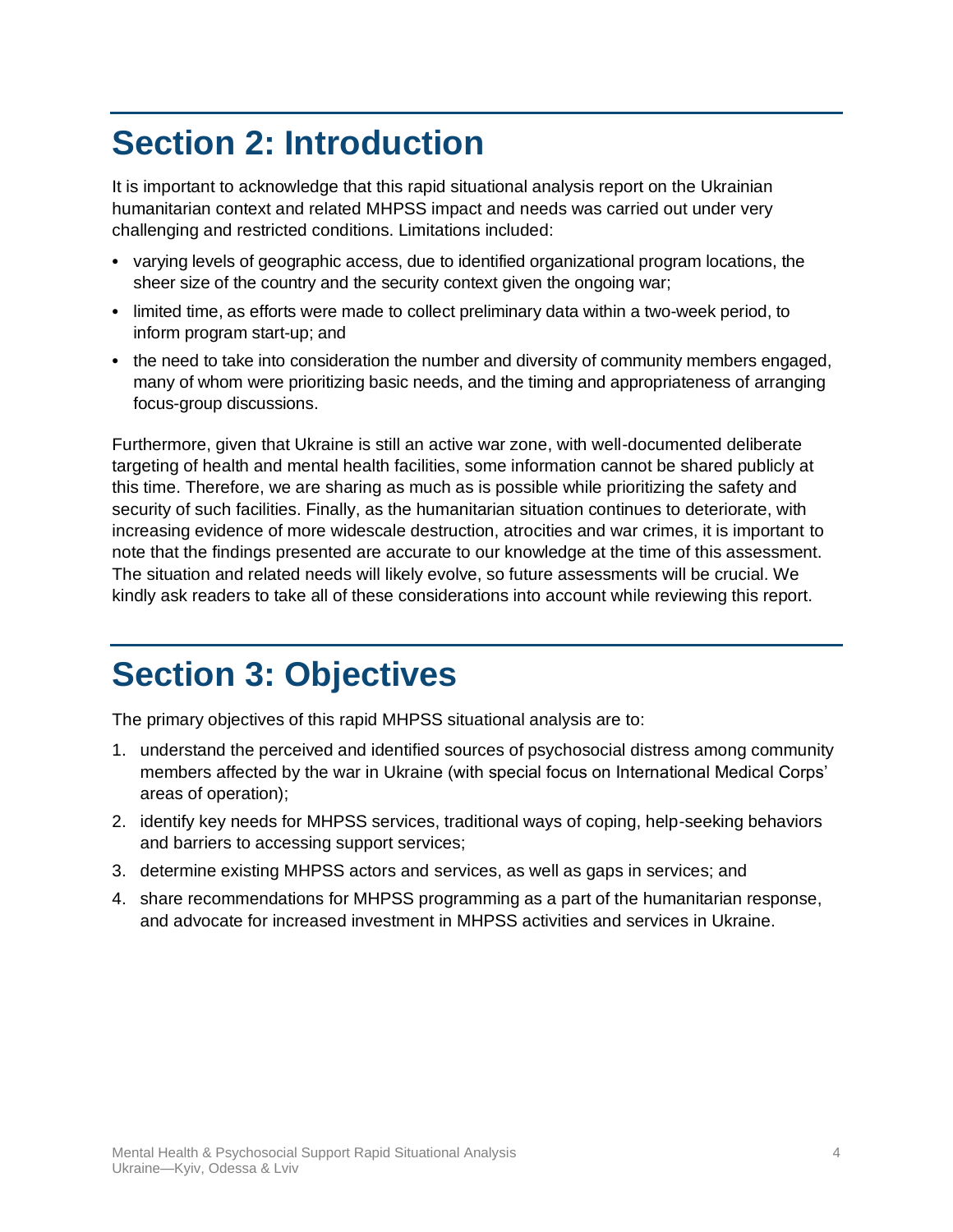# <span id="page-4-0"></span>**Section 4: Methodology**

The methodology for this assessment included a desk review, key-informant interviews (KIIs) and focus-group discussions (FGDs) with residents in select locations within three distinct oblasts in Kyiv, Odessa and Lviv.

A **desk review** of current relevant documents included:

- 1. [Ukraine Flash Appeal](https://reliefweb.int/report/ukraine/ukraine-flash-appeal-march-may-2022-enukru) (March-May 2022)
- 2. ReliefWeb Ukraine [reports](https://reliefweb.int/country/ukr)
- 3. OCHA Ukraine [reports](https://www.unocha.org/ukraine)
- 4. Human Rights Watch Ukraine [reports](https://www.hrw.org/europe/central-asia/ukraine)
- 5. International Medical Corps [situation reports](https://internationalmedicalcorps.org/emergency-response/war-in-ukraine/#resources)
- 6. MHPSS.net [Emergency Briefing Kit for Ukraine](https://app.mhpss.net/emergency_briefing_kit_for_ukraine_crisis_2022)
- 7. [International Medical Corps/World Bank 2017 Assessment Report,](https://documents1.worldbank.org/curated/en/310711509516280173/pdf/120767-WP-Revised-WBGUkraineMentalHealthFINALwebvpdfnov.pdf) *Mental Health in [Transition: Assessment and Guidance for Strengthening Integration of Mental Health into](https://documents1.worldbank.org/curated/en/310711509516280173/pdf/120767-WP-Revised-WBGUkraineMentalHealthFINALwebvpdfnov.pdf)  [Primary Healthcare and Community-Based Service Platforms in Ukraine](https://documents1.worldbank.org/curated/en/310711509516280173/pdf/120767-WP-Revised-WBGUkraineMentalHealthFINALwebvpdfnov.pdf)*
- 8. [WHO Mental Health Atlas 2017 Country Profile: Ukraine](https://www.who.int/publications/m/item/mental-health-atlas-2017-country-profile-ukraine)
- 9. [International Medical Corps 2022 Rapid Situational Analysis on Ukrainian refugees](https://internationalmedicalcorps.org/wp-content/uploads/2022/04/2022_IMC-Poland-MHPSS-Rapid-Needs-Assessment.pdf) [in Poland](https://internationalmedicalcorps.org/wp-content/uploads/2022/04/2022_IMC-Poland-MHPSS-Rapid-Needs-Assessment.pdf)
- 10. [WHO 2022 MHPSS Rapid Situational Analysis in Poland for Ukrainian Refugee Response](https://data2.unhcr.org/en/documents/details/92211)

**Site visits** were conducted across select areas of three oblasts:

- 1. Kyiv: a polyclinic, an ambulatory clinic and a private clinic in Irpin; a hospital and a "gymnasium" (school) humanitarian distribution point in Bucha; an ambulatory clinic and a school in Hostomel; a "gymnasium" (school) humanitarian distribution point and a psychoneurological center in Borodianka.
- 2. Odessa: IDP reception and service centers, NGOs and a children's rehabilitation center.
- 3. Lviv: the mayor's office, IDP shelters (Morshyn school + medical center) and the Zhuravno orphanage in Stryi.

**KIIs and general discussions** were held with more than 45 key informants, including:

- 1. Kyiv: the Irpin polyclinic adult psychiatrist, child psychiatrist and neurologist (3); Irpin community members (2); the Bucha "gymnasium" aid coordinator; a Borodianka psychologist.
- 2. Odessa: Director of Maternity Hospital, Director of Social Services (Odessa municipality), Director of Social Services (Odessa oblast), psychotherapists (5), social workers (5), psychiatrists (2), directors of local NGOs and volunteering services (8), local NGO project managers and staff.
- 3. Lviv: the Stryi mayor and 14 local government representatives; the Zhuravno orphanage psychologist; the Morshyn psychologist; Kozova village counsel (including a nurse); the Slavs'ke head of village counsel and a doctor.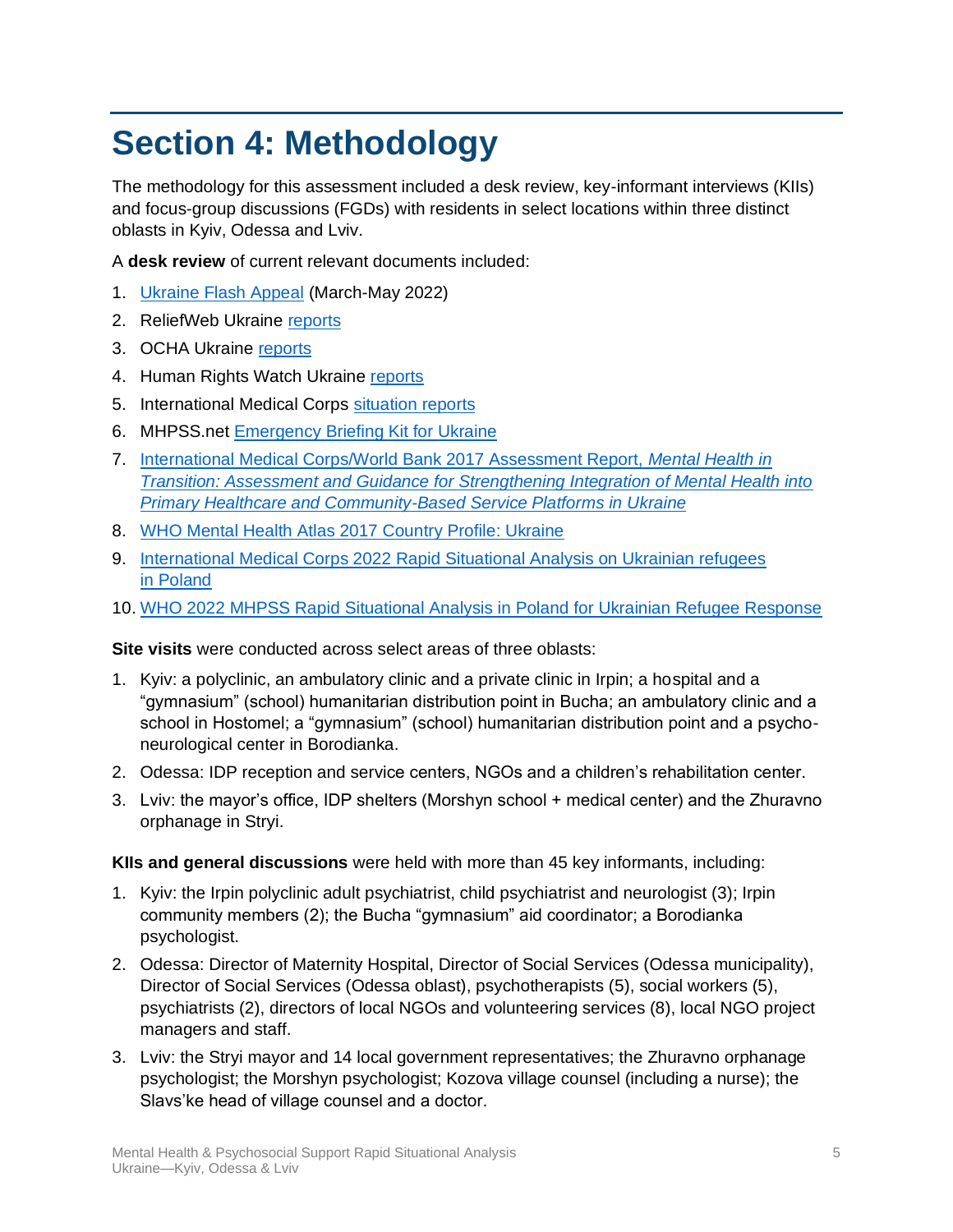**FGDs** were held with 25 community members. Participants comprised male and female adults from different age groups.

- 1. Kyiv: One in-depth FGD was held with six war-affected community members (three female, three male), ranging from their 40s to 60s, in Borodianka.
- 2. Lviv: Two FGDs were conducted with IDPs, including 19 total (13 female, six male) in Morshyn.

# <span id="page-5-0"></span>**Section 5: Background & Context**



*A group of Ukrainian refugees walk on the roadside on their way to buses chartered in Romania to take the new arrivals to neighboring villages or different cities in Romania and Europe on March 5, 2022, in Siret, Romania.*

# <span id="page-5-1"></span>**5.1 Humanitarian Context**

## <span id="page-5-2"></span>**5.1.1 Ukraine Overall**

The Russian invasion and occupation of Ukraine that began on February 24, 2022, has caused widescale destruction and terror in multiple parts of the country—and a substantial humanitarian emergency. Since the war began, as of May 12, at least 7,256 civilian casualties have been reported, including 3,496 killed, with actual numbers likely much higher. Furthermore, the war has led to Europe's largest refugee crisis since World War II, with more than 14 million people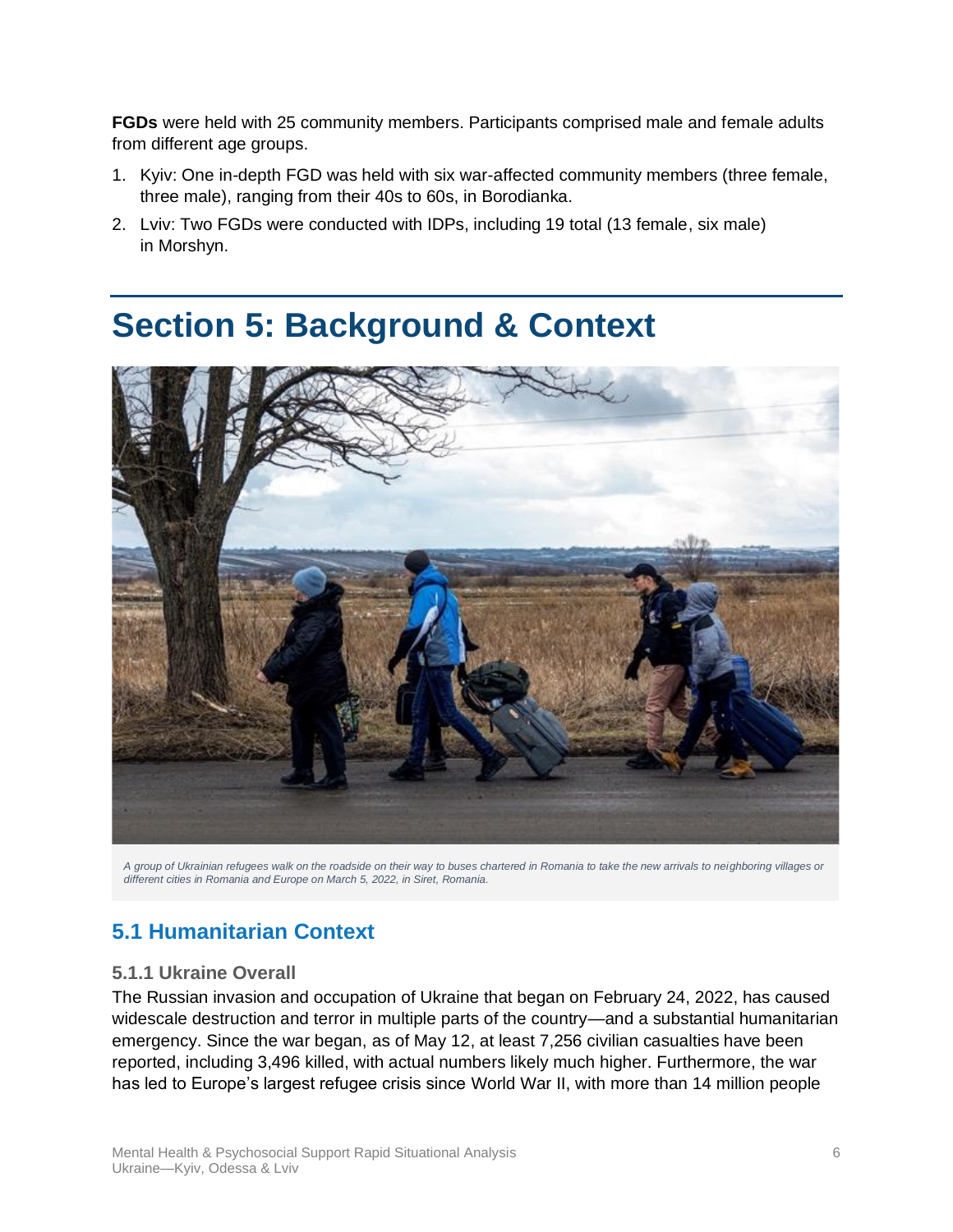forcibly displaced, both inside and outside the country.<sup>1</sup> A multitude of atrocities and war crimes have been observed and documented, including: murder of civilians; summary executions; torture; rape; enforced disappearances and movement of civilians across international borders; attacks on hospitals, schools and homes; pillaging; use of civilians as human shields; and widespread terror. Humanitarian relief efforts have been underway in most geographically accessible locations. *For more information on the current humanitarian situation, visit ReliefWeb, OCHA, Human Rights Watch and International Medical Corps sitreps listed above.*

## <span id="page-6-0"></span>**5.1.2 Kyiv**

In the early stages of the war, Kyiv bore a substantial brunt of the fighting, including constant shelling, invasion and occupation. Russian and Chechen soldiers reportedly terrorized the civilian population, and a disproportionately high level of atrocities and war crimes took place in the suburbs and towns of Borodianka, Brovary, Bucha, Chernihiv and Irpin, among other communities. Widescale destruction still abounds, including damage to infrastructure such as electricity and telecommunication lines, as well as attacks on and destruction of or within health facilities, schools and homes. A mass grave is located behind the Church of St. Andrew and All Saints in Bucha, where hundreds of bodies were buried, the vast majority believed to be civilians.<sup>2</sup> A significant proportion of the residents of Kyiv fled during the start of the war, especially women and children, both to safer parts of the country and to neighboring countries. Many humanitarian distribution points currently are at undamaged schools.

## <span id="page-6-1"></span>**5.1.3 Odessa**

Many internally displaced persons (IDPs) have fled to Odessa—an appealing large, wealthy city that has not yet been badly affected by the war and that is close to border crossing points with Moldova and Romania— from other part of the country. There are no accurate figures provided on the current number of IDPs that are arriving in the city; unofficial estimates range from 500 to 3,000 per day. The IDPs primarily are women and children, but many men are initially included, as they travel as far as the border with their families before those families travel to other countries. Current estimates, which are likely undercounted, are that there are 35,000 IDPs in the city. IDPs include those fleeing besieged and occupied areas in other parts of Ukraine, as well as returnees who fled to neighboring countries before returning. Many services are provided at the train station, which is viewed as a main shelter and transit point. Many service providers have mobilized to support IDPs in Odessa as well as sending support to other to besieged areas. Most services have been operating, though many with lowered capacity due to decreases in funding or staff leaving. There is a lack of qualified personnel in certain areas of the economy; most difficult to replace quickly are highly skilled professionals, including those it the health and mental health sectors.

## <span id="page-6-2"></span>**5.1.4 Lviv**

Similarly, Lviv in western Ukraine has been widely seen as a safe refuge and hosts a very large number of IDPs. Unofficial estimates indicate that approximately 20,000 IDPs are in the city, with a similar number of IDPs in nearby Stryi. The majority of IDPs are families, especially women and children. In Stryi, many IDPs have been sheltering in public facilities, such as

<sup>1</sup> <https://reliefweb.int/report/ukraine/ukraine-humanitarian-impact-situation-report-1200-pm-eet-26-april-2022>

<sup>&</sup>lt;sup>2</sup> [https://www.hrw.org/news/2022/04/21/ukraine-russian-forces-trail-death-bucha#](https://www.hrw.org/news/2022/04/21/ukraine-russian-forces-trail-death-bucha)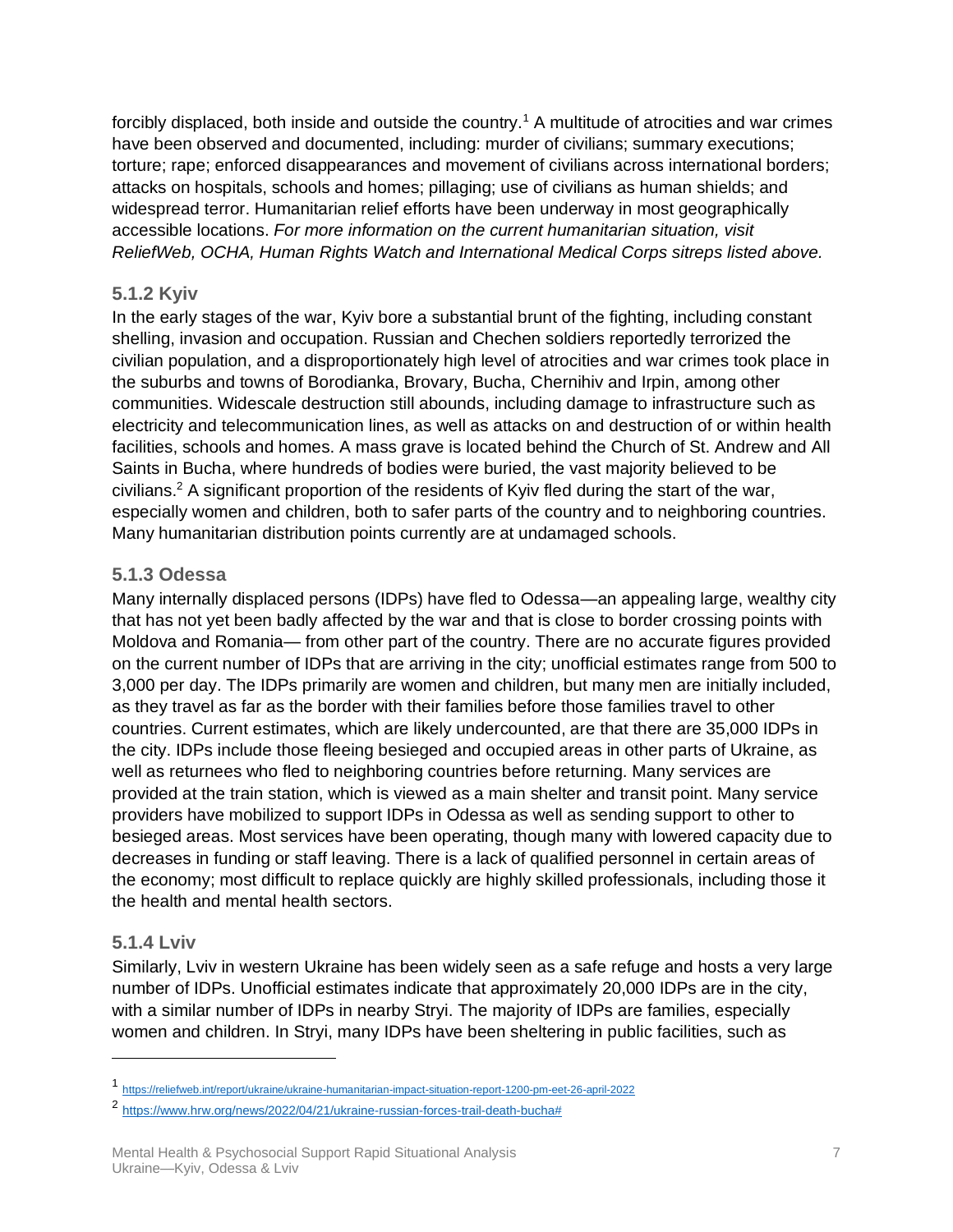schools and health clinics that are temporarily not operational; an orphanage from Zaporizhzhya also relocated there.

# <span id="page-7-0"></span>**5.2 Mental Health Policies, Strategies, Workforce, and Financing**

A valuable primer on the Ukrainian mental healthcare system and related financing, policy and workforce, as well as priority MNS conditions, is the International Medical Corps/World Bank Group 2017 report, *[Mental Health in Transition: Assessment and Guidance for Strengthening](https://documents1.worldbank.org/curated/en/310711509516280173/pdf/120767-WP-Revised-WBGUkraineMentalHealthFINALwebvpdfnov.pdf)  [Integration of Mental Health into Primary Healthcare and Community-Based Service Platforms](https://documents1.worldbank.org/curated/en/310711509516280173/pdf/120767-WP-Revised-WBGUkraineMentalHealthFINALwebvpdfnov.pdf)  [in Ukraine](https://documents1.worldbank.org/curated/en/310711509516280173/pdf/120767-WP-Revised-WBGUkraineMentalHealthFINALwebvpdfnov.pdf)*, which includes the following components:

- Common mental health and substance-use conditions
- Mental health policy, legislative framework and leadership
- Organization of mental health services
- Mental health workforce, training efforts and training needs
- MHPSS service use and demand
- Addressing common mental, neurological and substance-use (MNS) conditions: impact, cost of scale-up and return on Investment
- Recommendations for strengthening the national mental health care system and services

It is important to note that several developments in the health and mental health sector have been initiated and realized since the independence of Ukraine. Three phases of health reforms were to be implemented over a four-year period (2010–2014), starting with changes to health financing to reduce fragmentation and prioritize primary care. The health reform package included components on transforming healthcare financing, modernizing primary healthcare, improving access to pharmaceuticals, addressing noncommunicable diseases and creating an integrated National Public Health Institute for disease control and prevention.

Mental health reform is included in the overall healthcare system reform in Ukraine. Plans to improve mental health care include the integration of mental health care in primary healthcare, provision of services through multidisciplinary teams and provision of community-based care to support people with mental health problems to live in the community. The package of reforms was approved in October 2016, and the Ministry of Health (MoH) has been taking active steps toward implementing the reform measures since 2017.

Though there is not a mental health department at the MoH, the possibility of creating a National Centre for Mental Health is under consideration, and there are several mental health specialists at MoH who are tasked with advising on various aspects of mental health.

The *Plan for the Development of Mental Health Services to the Year 2020* covered a range of measures to overcome the trend of institutionalizing people with mental disorders, including creation of an integrated system of psychiatric care facilities, specialized services and primary care services.

Additionally, there was a *[Concept of Development of Mental Health Care in Ukraine](https://zakon.rada.gov.ua/laws/show/1018-2017-%D1%80?lang=en#Text)* until 2030, approved by the by Order of the Cabinet of Ministers of Ukraine in December 2017, that highlights the following: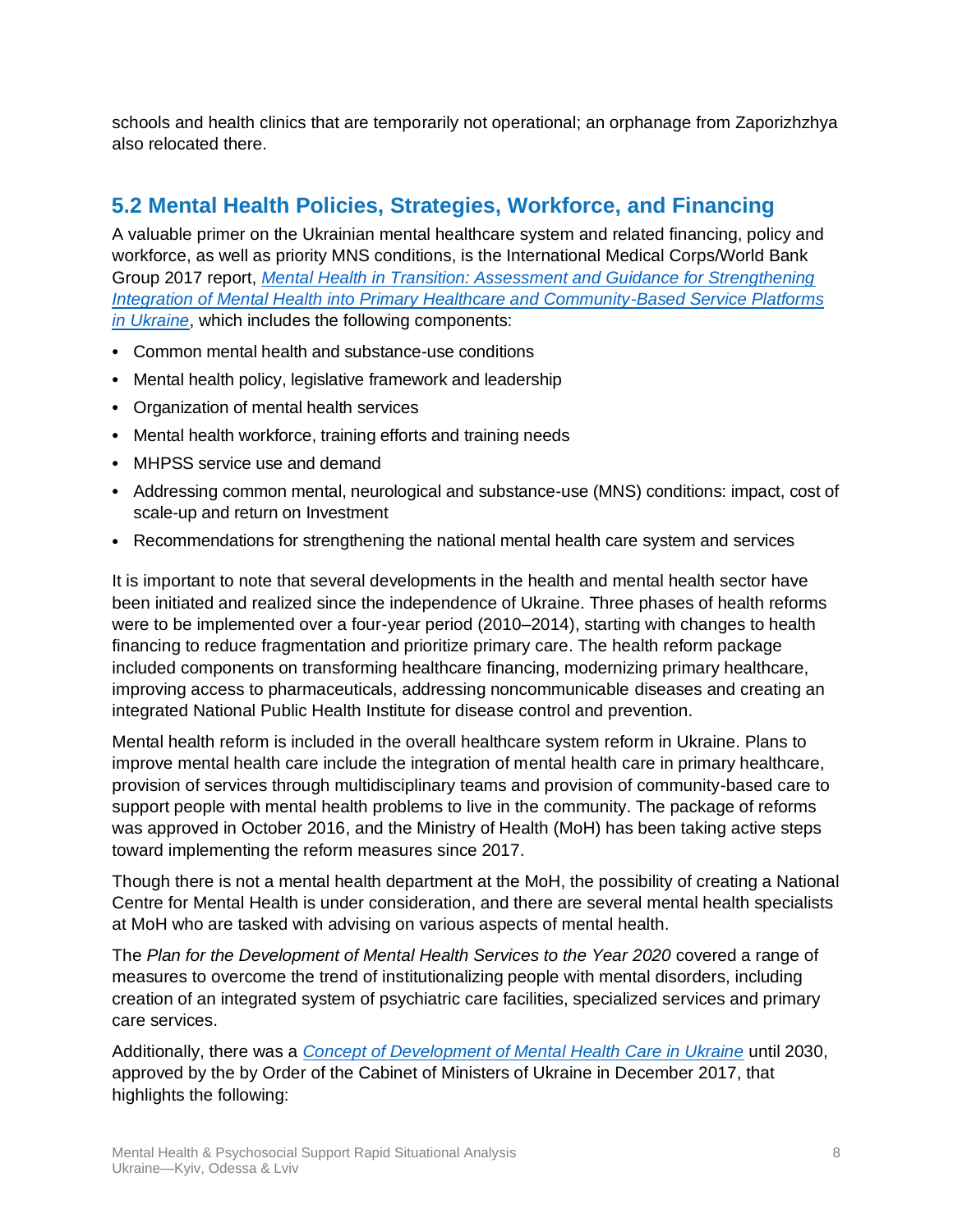- the need for the decentralization and deinstitutionalization of mental health care;
- a lack of psychological support services nationally; and
- a lack of availability of MHPSS services at the community level overall.

Recommendations within this plan include the following:

- improving the availability of MHPSS services through decentralization and development of outpatient forms of specialized assistance;
- creating a crisis counselling system;
- improving mental health care at the primary care level; and
- <span id="page-8-0"></span>• developing a system of psychological and social assistance at the community level.

## **5.3 MHPSS Coordination**

Overall, there are very strong MHPSS coordination efforts for Ukraine. International Medical Corps continued to support Humanitarian Coordination as a Co-Chair with WHO at nationaland regional-level MHPSS Technical Working Groups (TWGs). International Medical Corps actively participated in MHPSS TWG meetings on a monthly basis. Through this mechanism, International Medical Corps supported interagency engagement and rolled-out standardized tools and interventions based on best global practices. International Medical Corps fully supported and participated in upgrading the comprehensive MHPSS 4Ws mapping of available MHPSS resources, capacity and efforts of existing national and international agencies, to ensure that information about available MHPSS services was included, analyzed and shared. All recent data on available MHPSS and GBV services in Ukraine could be found on an [interactive platform—](https://usc-word-edit.officeapps.live.com/we/%E2%80%A2%09https:/www.humanitarianresponse.info/ru/operations/ukraine/mental-health-and-psychosocial-support)it's a map and a searching tool that enables convenient data visualization in English and Ukrainian. However, since the start of the war on February 24, this map is no longer available due to security reasons.

International Medical Corps also continuously chaired the Regional MHPSS TWG meetings in Donetska oblast on a bimonthly basis over the last few years. Due to the COVID-19 pandemic, International Medical Corps led these meetings remotely. Since the war started, it is not possible to continue coordination in Donetska oblast due to the security issues. International Medical Corps started to chair the Regional MHPSS TWG in Lviv and Lvivska oblast since 28 March 2022 on a biweekly basis with strong technical support of the project Mental Health for Ukraine (MH4U), based in Lviv. To date, there is not a coordination mechanism in Odessa, although the need has been identified through the recent assessment that has taken place.

Thus, there have been longstanding national and regional MHPSS TWGs that have effectively been able to support MHPSS emergency response planning and coordination. Current contacts are listed below.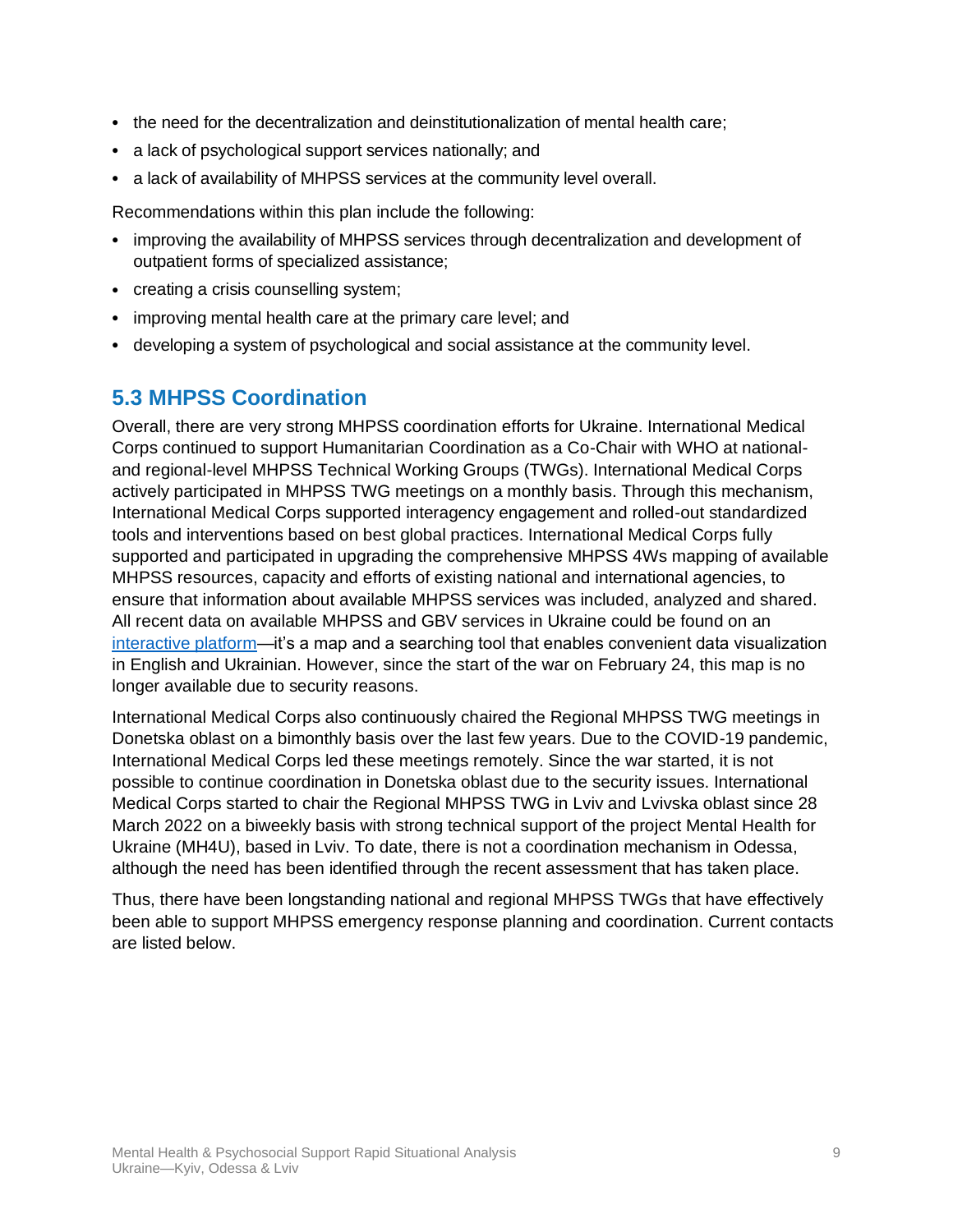- National level co-chairs/contacts:
	- Alisa Ladyk-Bryzghalova (WHO) [ladykbryzghalovaa@who.int;](mailto:mailto:ladykbryzghalovaa@who.int)
	- Oksana Dmytriak (WHO) [dmytriako@who.int;](mailto:dmytriako@who.int)
	- Meetings held on a biweekly basis since March 2022
- Regional levels co-chairs/contacts:
	- Taras Vavryk (International Medical Corps) [tvavryk@InternationalMedicalCorps.org;](mailto:tvavryk@InternationalMedicalCorps.org)
	- Meetings held on a biweekly basis since March 2022

There also has been an ongoing MHPSS service mapping for Ukraine that is updated regularly; however, as stated above, this information is not currently available due to security reasons. Mapping of international MHPSS actors as a part of the emergency response is being coordinated and regularly updated by the IASC MHPSS Reference Group, in collaboration with mhpss.net. The contact is Valeria Flores, [valeria@mhpss.net.](mailto:valeria@mhpss.net)

Furthermore, the Ministry of Health has been collecting and consolidating the needs of psychiatric and social care facilities throughout the country to ensure provision of care for people with mental disorders, including the categories of staffing, psychotropic medicines, other medicines, food, water and non-food items.

Finally, the MoH has been maintaining an up-to-date list of psychiatric and social care facilities where there may be places/beds available for those in acute need.<sup>3</sup>

# <span id="page-9-0"></span>**Section 6: MHPSS Assessment**

# <span id="page-9-1"></span>**6.1 Introduction to Assessment Results**

The public mental health system remains highly centralized, medicalized and institutionalized, and therefore centers on local psychiatric hospitals and centers for both inpatient and outpatient services. There are limited MHPSS services provided at the community level, including the primary healthcare level, apart from referrals to a psychiatrist. In particular, access to psychosocial support and psychological services remains a critical gap; where there are psychologists, they are often in private practice and care is not affordable for the majority of community members.

Additionally, with the psychological impact of the war and related social stressors, and based on global evidence of the increased need for MHPSS services and the burden on the existing mental health care system, needs are going to rise. Concurrently, our assessment found that many mental health care professionals have reportedly fled the country, and there is no indication that public mental health care services are prepared for or sufficient to meet the

 $^3$  Information is not publicly available due to security concerns. For further details, kindly contact: Head of the Center for the Organization of Psychiatric Care at the Institute of Psychiatry, Forensic Psychiatric Examination and Drug Monitoring of the Ministry of Health of Ukraine[, oleksii.sukhovii@gmail.com](mailto:oleksii.sukhovii@gmail.com)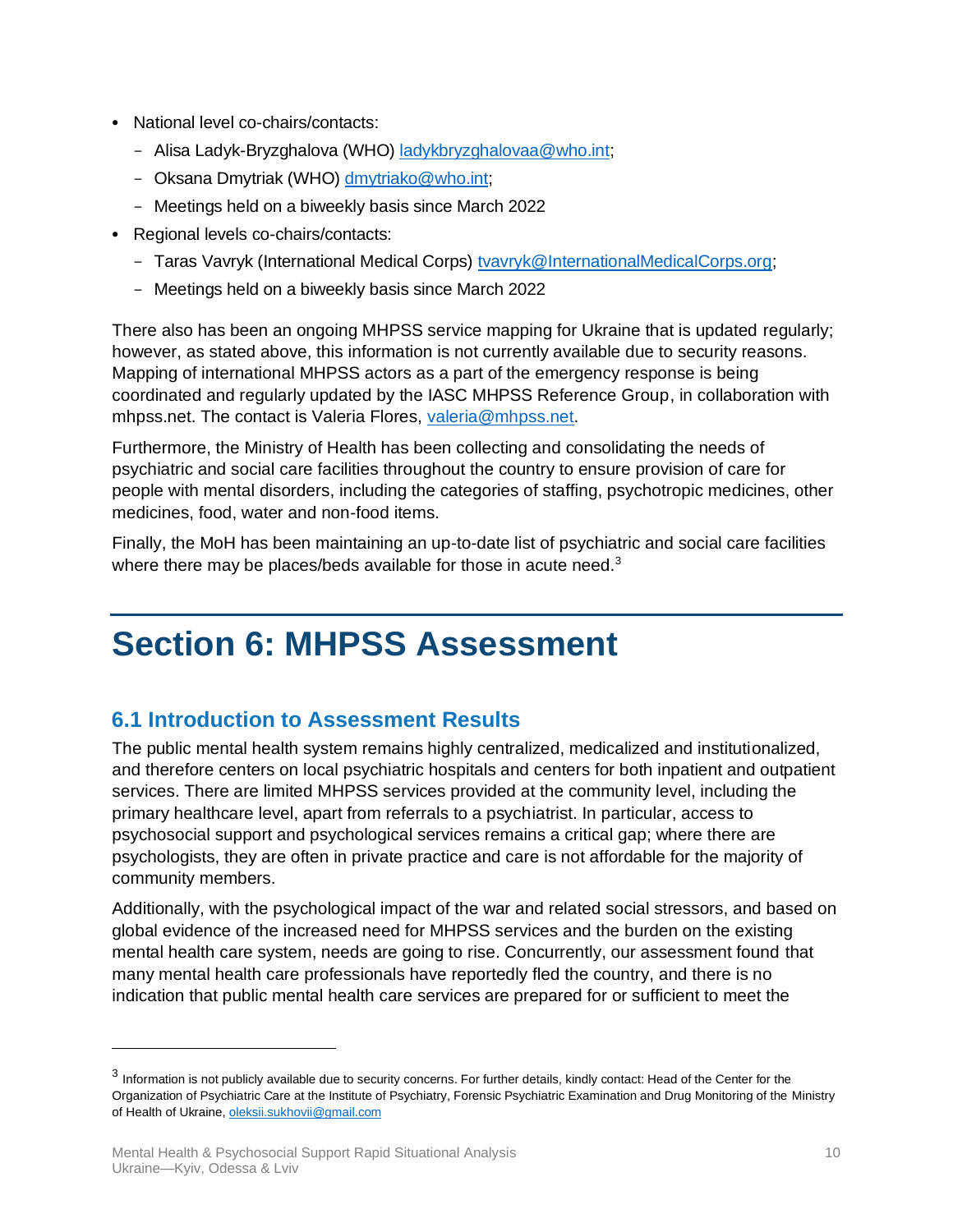increased needs and demand. In addition, there is concern about disruptions in funding to the MoH due to the war and changing priorities.

The findings presented below reflect the results found during the aforementioned assessment period; kindly keep in mind that the humanitarian context is consistently evolving and fluctuating as time passes. Needs and population movements are constantly shifting with the everchanging nature of the war. Therefore, some conditions noted may have changed since the finalization of this report.

# <span id="page-10-0"></span>**6.2 Assessment Results: Kyiv**

#### <span id="page-10-1"></span>**6.2.1 Stressors**

- Ongoing war
	- Seems unbearable; wanting war to be over forever
	- "No one expected or wanted this war"
	- "People cannot bear all of this horror that continues"
	- "Recently, you were speaking to a friend; now he is dead"
	- "It's hard to put all of this into your consciousness and process it"
- Difficult living conditions
	- Lack of electricity and therefore heat; lack of running water
	- Lack of ability to regularly shower, resulting in poor hygiene and loss of dignity
		- "I felt terribly when I had no way to wash myself"
	- During active bombardment and occupation, sheltering in cramped basement/underground shelters during very cold and austere conditions, with limited or no food or water
- Financial difficulties
	- Loss of employment
	- Costs for repairing damaged homes and replacing damaged or stolen pieces of property
- Homelessness
	- Homelessness for those who were forced out of their homes by occupying forces that later destroyed or looted them upon leaving, as well as for those whose homes were destroyed by shelling or other war-related damage
- Fear of future attacks and occupation
- Experience of loss
	- Loss in all of its forms: of loved ones, homes, belongings (including due to looting), financial savings, future
- Exposure to atrocities and war crimes
	- Bearing witness to and/or experiencing atrocities associated with the invasion and occupation
	- Accounts of murder, mass murder, mass graves, rape, torture, terror, bodily dismemberment, use of civilians as human shields (including patients at hospitals and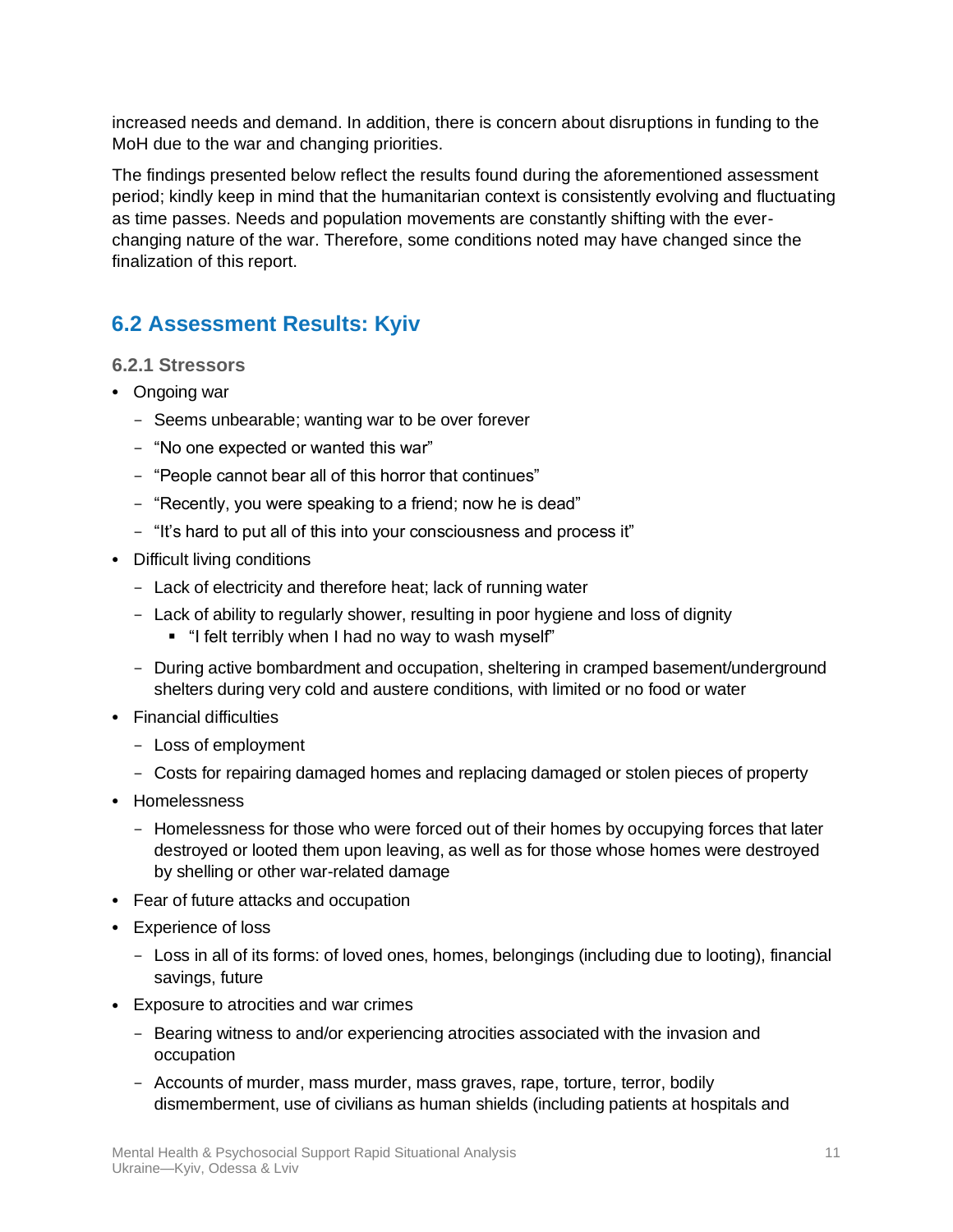psychiatric facilities), deliberate targeting and occupying and/or destroying civilian spaces, such as homes, healthcare clinics and hospitals, schools and more

- Experience of horror for those witnessing civilians murdered and left on the streets; "burying people like animals"
- Enduring dehumanizing conditions and making unimaginable decisions for survival
	- Two examples of people keeping the corpses of loved ones in their homes for several days as they were too afraid to go outside to properly bury them
- Challenges regarding reunification with dead bodies; burials and rituals
	- Distress for those who have to go identify the identity of killed loved ones
	- For those found in mass graves, challenging process of reburying with a dignified burial and mourning rituals
- Multiple displacements
	- Some individuals who were previously displaced with the start of the war in 2014, from Donetsk
- Forced displacement across international borders (e.g., more than 100 civilians forcibly transported by Chechen forces to Belarus), with the distress of having no knowledge of their whereabouts or well-being
- Difficulty understanding or discerning meaning of the causes of the atrocities that have taken place
- Difficulty of explaining to children why the war started, and why their lives have changed
- Difficulty of moving within communities, given the many roads destroyed and unexploded ordinances
- Sense of betrayal by and/or resentment of those who fled their communities
	- "Those who fled have to come back and look in the eyes of those who stayed, and understand the consequences of what and who they left behind"
- Sense of not receiving sufficient governmental support with repairs or rebuilding of private homes
- Though most families with children left, challenges for those who remained of not being able to go to school and continue their education; for those who continued with studies online, less motivation to study

## <span id="page-11-0"></span>**6.2.2 Prevalent Psychological Distress, as Well as Mental, Neurological and Substance Use Conditions**

- For those with pre-existing mental, neurological and substance use conditions, an exacerbation of symptoms as well as challenges ensuring continuity of care (including relapse)
- Anxiety, including generalized anxiety; panic
- Grief and loss, including traumatic loss, ambiguous loss and disenfranchised grief
- Adversity-related psychological distress
- Some symptoms of depression, including low mood, insomnia and decreased appetite
- Irritability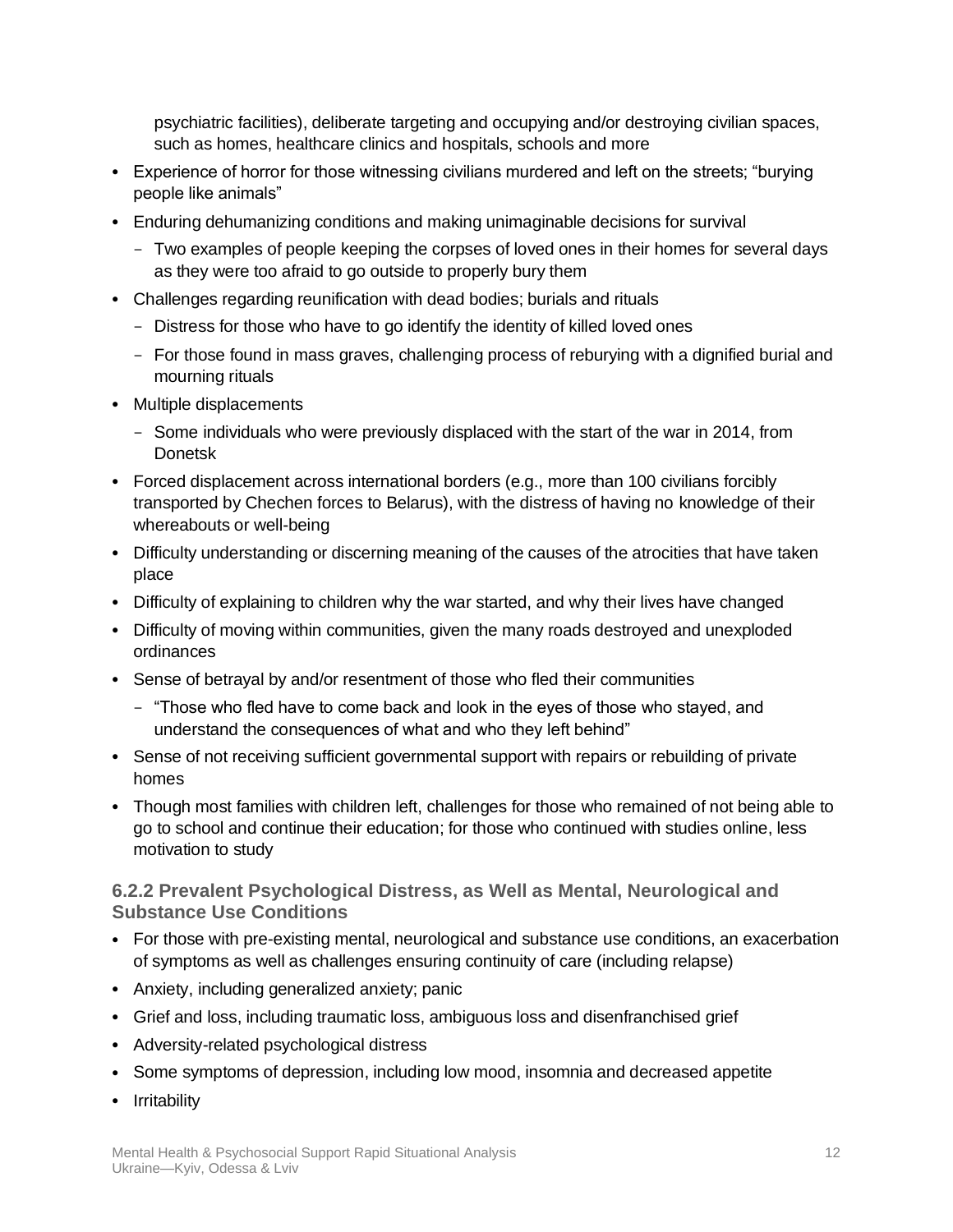- Aggression
- Nightmares
- Depression
- Acute stress disorder
- Post-traumatic stress disorder
- Manic episodes
- Schizophrenia
- Epilepsy
- Increase in alcohol misuse, with various types alcohol (beer, vodka, wine)

#### **6.2.2.1 Children**

- Distress due to wartime conditions
- Fear
- Nocturnal enuresis
- Stuttering
- Easily startled by loud noises (e.g., a door shutting; a box falling)
- For those with autism, having more behavioral difficulties
- For those with epilepsy, having more seizures

### **6.2.2.3 Adult women**

• Sign of not coping well may be silence, lack of engagement

#### **6.2.3.4 Adult men**

• Stress from the burden of being the primary breadwinner for the family and holding many responsibilities

## <span id="page-12-0"></span>**6.2.3 Positive Coping Mechanisms and Resilience**

- Community sources of strength and solidarity; collective resilience
	- The war "truly connected all of the people"
	- The war has brought out the good side of people in their community, with people helping one another (e.g., inviting others to keep warm and cook by a fire)
	- Even those with movement disabilities found ways to help others (e.g., taking eggs to neighbors to prevent starvation)
	- "Friendships have been formed because of these hard circumstances"
	- Community members who may not have been so connected found ways to help others
- Community members supporting one another
	- Sharing food, fire/warmth; taking care of farm animals and/or abandoned pets
	- Socializing for support
- National identity and pride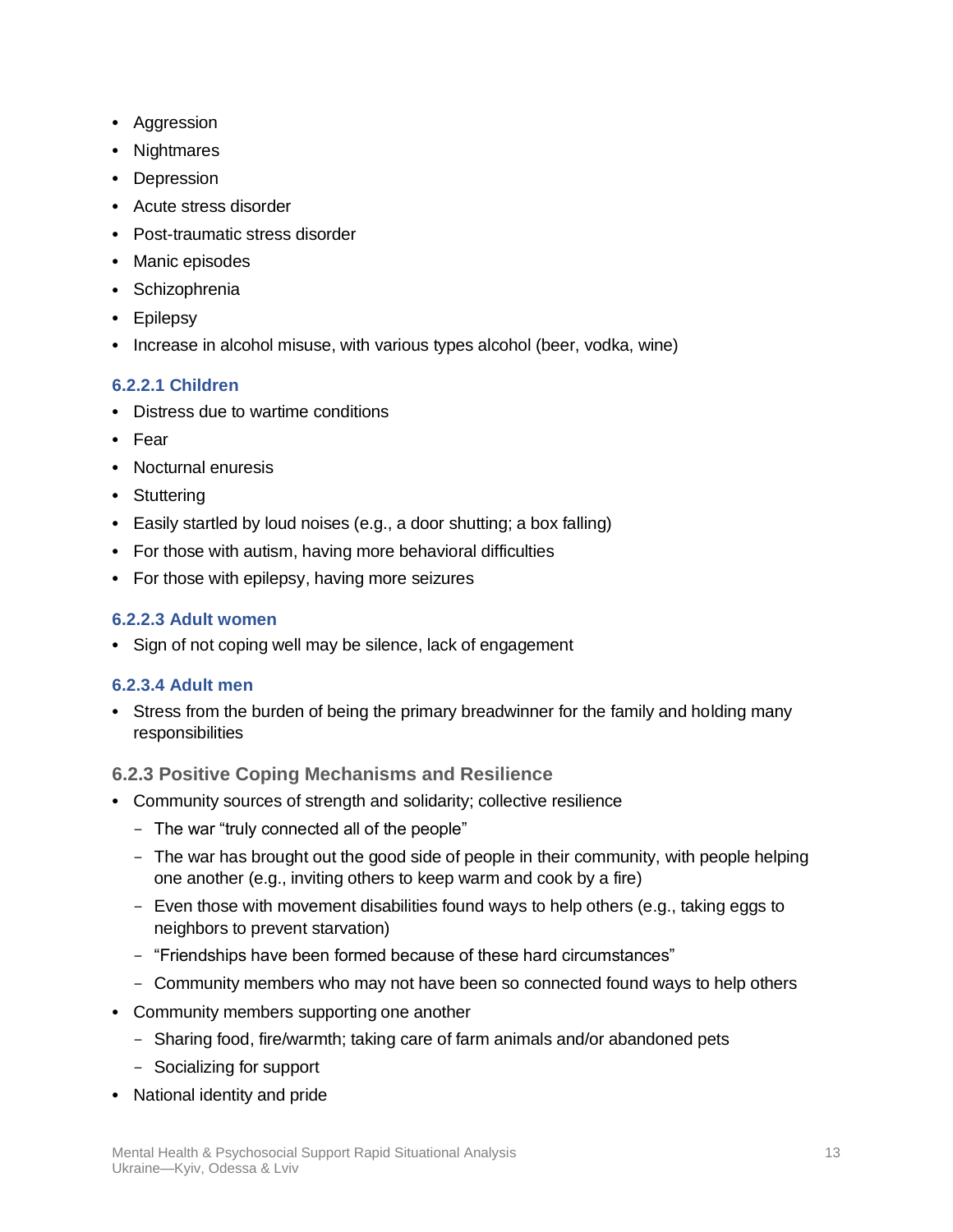- Sense of national/cultural strength
- Trust in the army, and global support, to save the country and end the war
- Sense of humor; laughter
- Staying active
- Religion
	- "I prayed each day for God to save me" during the invasion and occupation, "and others prayed for me…maybe that is why I'm still alive"
	- "When I don't have any hope, and there is nothing anyone else can do, I can only pray"
- Repairing damaged homes
- Farming and gardening
- Post-traumatic growth—finding strength one never knew they had, feeling like they became a better person
- <span id="page-13-0"></span>**6.2.4 Negative Coping Mechanisms**
- Self-medicating pain and/or symptoms of mental health conditions with alcohol
- Aggressive behavior
- Assault
- Robbery

### <span id="page-13-1"></span>**6.2.5 At-Risk Groups**

- Persons with disabilities, especially with movement disabilities, including facilitating proper accessibility
- Older persons, especially those who are homeless, as well as those who were living in assisted-living facilities and suffered when Russian troops occupied and terrorized a facility, and deprived them from fleeing or having food and water
- Those who lost their homes and are now homeless; squatting in empty houses, feeling hopeless
- Those who initially fled, and return to find their homes destroyed and valuables stolen
- Women with young children
- Survivors of rape, especially as there are no known organizations or services for them
- Those with mental health conditions

#### <span id="page-13-2"></span>**6.2.6 MHPSS Service Delivery Needs**

- More mental, neurological and substance use specialists working in these communities
	- Many fled with the outbreak of war, and others may continue to be displaced or emigrate
	- There will continue to be an increased need and demand for mental health services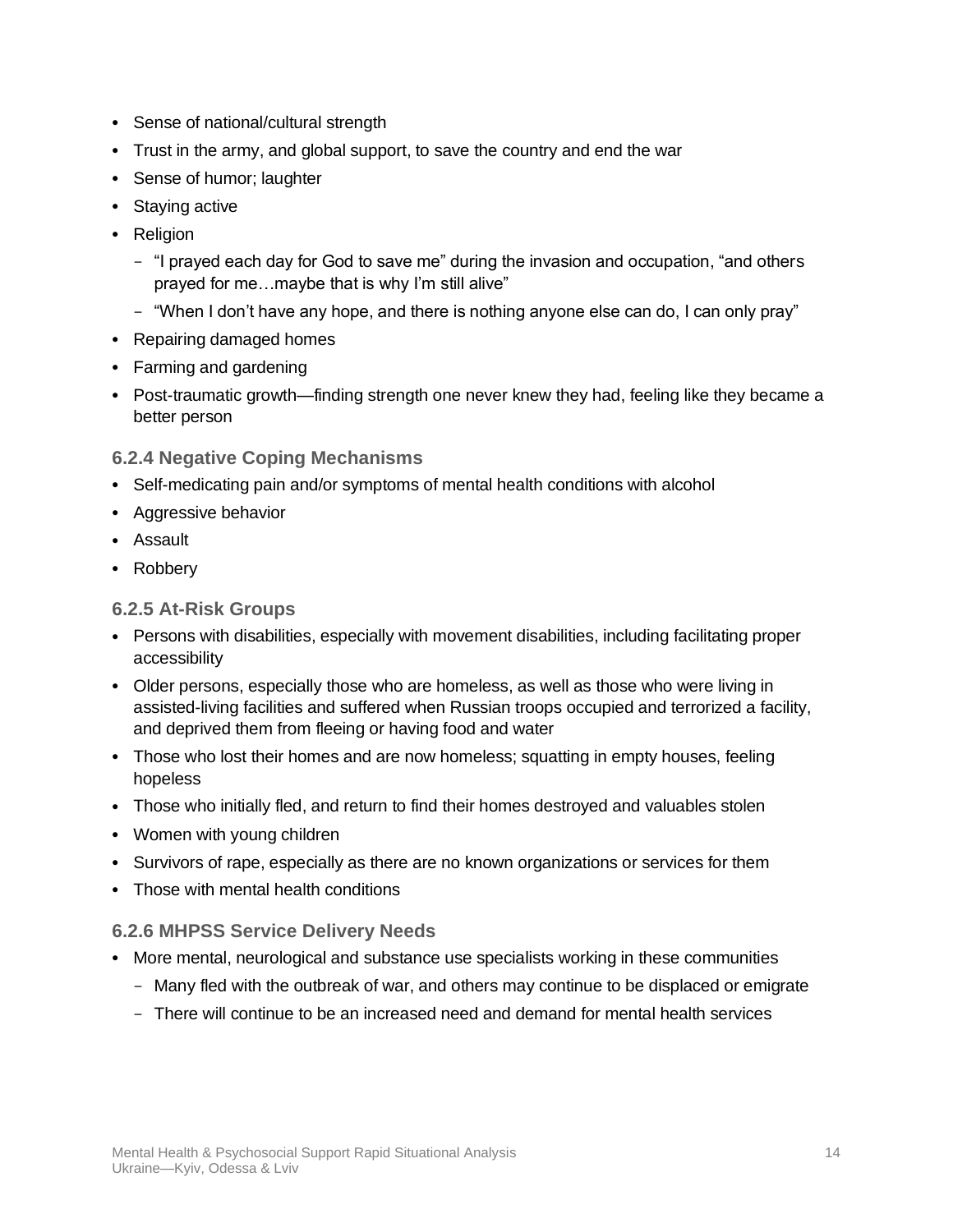- Significant need for psychological support services
	- Pre-war, this was predominantly only available at select private practice clinics; with war, many psychologists fled
	- Need for free or affordable psychological care
- Significant need for psychotropic medications and antiepileptics
- Long-term need for mental health care
	- Identification of the fact that people will continue to suffer after the war ends, with the passing of time
- <span id="page-14-0"></span>• Help for the helpers

## **6.3 Assessment Results: Odessa**

#### <span id="page-14-1"></span>**6.3.1 Stressors**

- Displacement and associated uncertainty
- Fear of full-scale Russian attack against the city
- Regular, almost daily Russian missile attacks
- Gender-based and domestic violence
- Anger-management issues, especially among combatants
- Loss of employment, difficulties among IDPs in finding employment, lack of financial support for volunteers
- Disruption to schooling for children
- Parenting stress, especially among mothers (as many have been separated from spouses), and difficulties in supporting their children's physical, psychological and social needs
- Lack of information regarding availability of services (in Odessa and in planned onward destinations)
- Long working hours and difficult conditions, leading to burnout among service providers and first responders

## <span id="page-14-2"></span>**6.3.2 Identified, Prevalent, Conflict-related Mental Health Conditions**

- PTSD, symptoms of trauma
- Symptoms of acute stress, acute stress disorder
- Obsessive compulsive disorder
- Adjustment disorder
- Nocturnal enuresis (among children)

<span id="page-14-3"></span>**6.3.3 Coping Mechanisms and Help Seeking**

- Mental health services—either specialists working in private practice or the public system for outpatient psychiatric and psychotherapeutic services
- Humor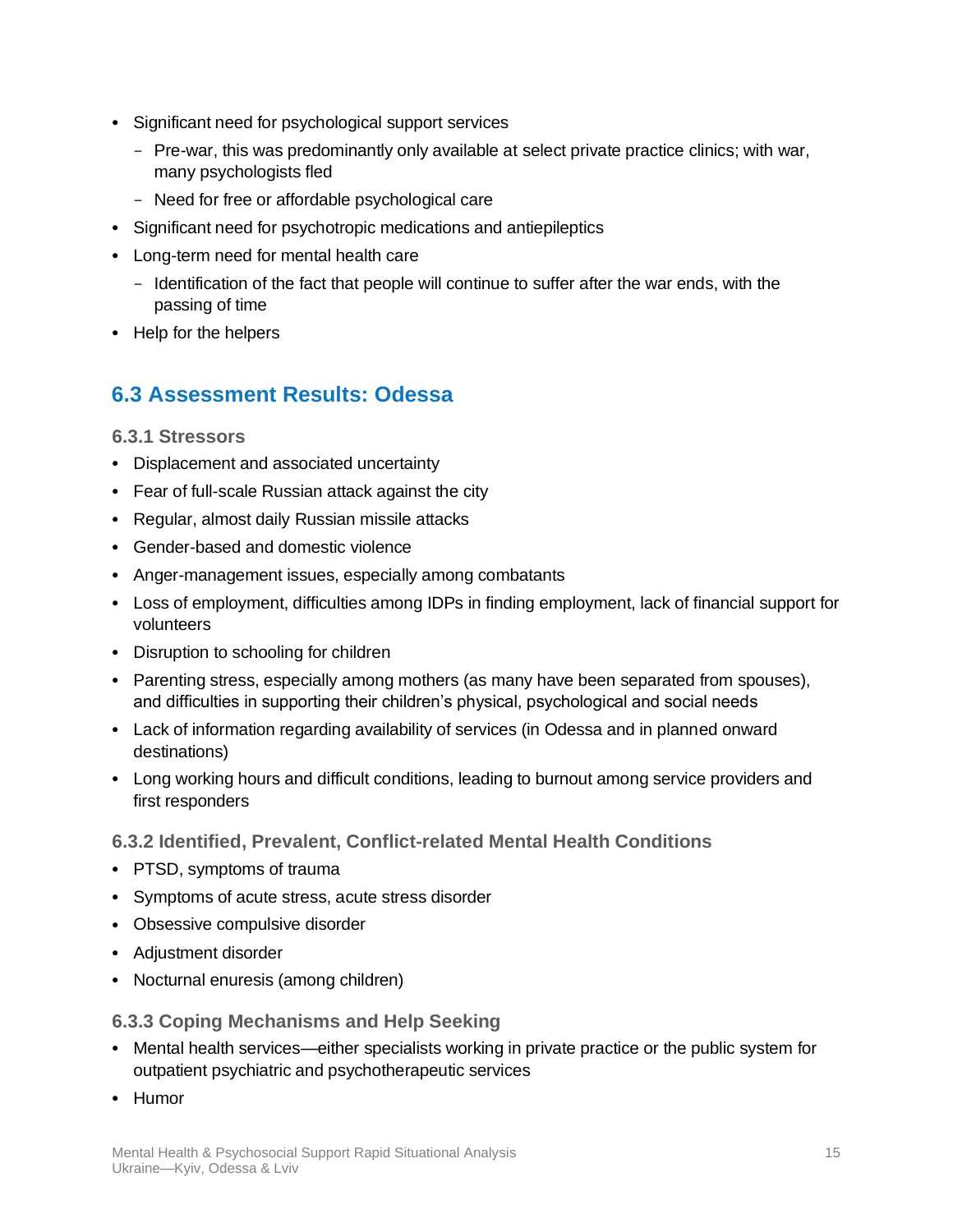- Volunteering, working, supporting the cause in some way
- Negative coping: substance use—alcohol, tobacco and opiates

### <span id="page-15-0"></span>**6.3.4 Other Needs**

- Shelter/accommodation
- Non-food items, food and cash for IDPs and other vulnerable locals
- Information on safety and services
- Employment opportunities and legal support in other countries for those IDPs in transit
- Continuation of education, and opportunities to play, for children
- Vocation/work, support in transitioning to new vocations, stipends or other financial support for volunteers

## <span id="page-15-1"></span>**6.3.5 MHPSS Service Delivery Needs**

- Increased availability of psychological and psychosocial support services, requiring investment in financing, space and support for MHPSS practitioners to provide safe and confidential services, especially for IDPs, including mobilization of MH specialists working in private practice
- Capacity building for MHPSS practitioners (including emergency MHPSS interventions for specialists) and other service providers, as well as staff working for organizations that support already marginalized groups
- Staff care for helpers and first responders
- Integration of PSS activities into education
- Targeted support for parents and caregivers of people with disabilities
- <span id="page-15-2"></span>• Improved information sharing and dissemination on MHPSS issues and how to receive support

## **6.4 Assessment Results: Lviv**

<span id="page-15-3"></span>**6.4.1 Stressors**

- Uncertainty about the future
- Loss of livelihood and resulting financial difficulties
- Exposure to trauma
- Experience of loss
- Challenges around parenting of children experiencing psychological distress and behavioral problems
- Difficulty accessing needed medications
- Sense of cultural differences between IDPs and host community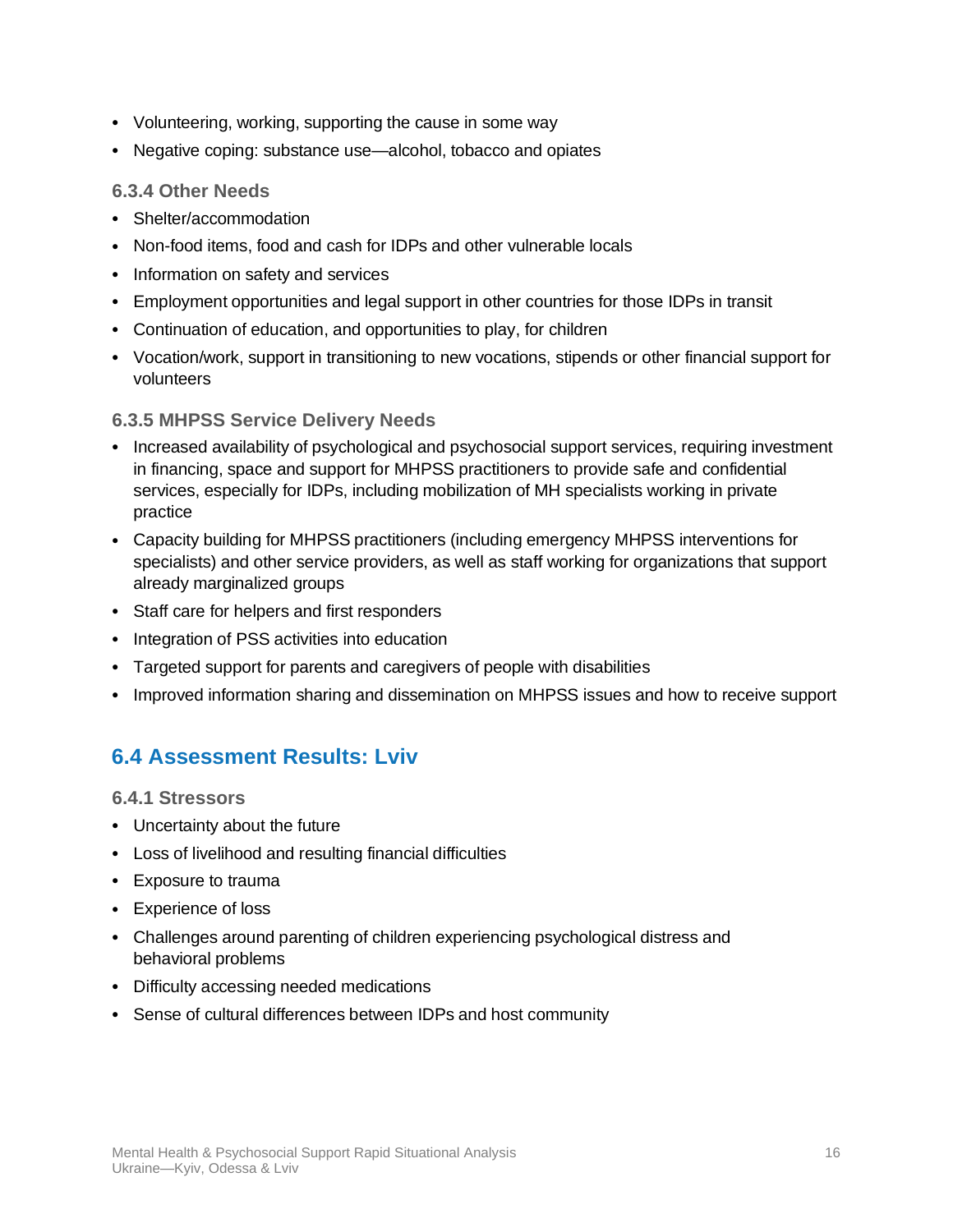### <span id="page-16-0"></span>**6.4.2 Prevalent Psychological Distress, as well as Mental, Neurological and Substance Use Conditions**

- Significant psychological distress
	- "I'm dealing with a lot; I don't feel well in my mind, and I'm not alone among my peers, even if they are not open to talking about it; I need to talk to a psychologist; I'm burning from the inside"
- Acute stress
- Anxiety
- Insomnia
- Nightmares
- Agitation
- Symptoms of post-traumatic stress

#### **6.4.2.1 Children**

- Stress
- Insomnia
- Crying (especially those originally from Mariupol, when hearing air-raid sirens go off)
- Lack of sufficient socialization (have been isolated, both because of displacement and the pandemic)
- Behavioral problems, including hyperactivity
- Agitation
- Anxiety, including panic attacks
- PTSD
- Developmental disorders

#### <span id="page-16-1"></span>**6.4.3 MHPSS Service Delivery Needs**

- General psychological support
- Interventions that strengthen positive coping mechanisms
	- Especially for children and younger persons
- Trauma-informed and/or trauma-focused psychological interventions
- Structured activities and psychosocial support for children
- Psychotropic and antiepileptic medications
- Help for the helpers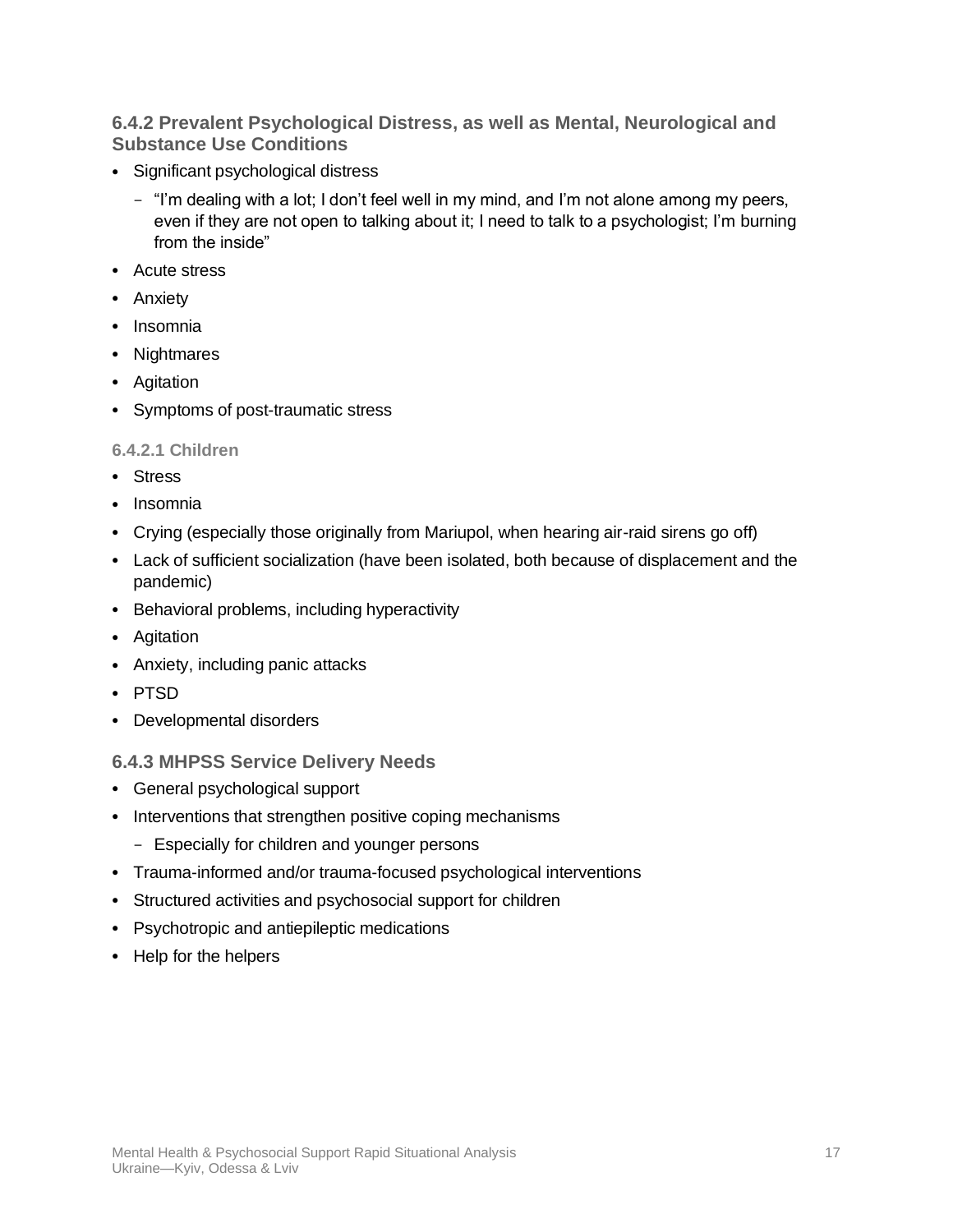# <span id="page-17-0"></span>**Section 7: Recommendations**

Global standards outlined in the [Inter-Agency Standing Committee \(IASC\) Guidelines on Mental](https://interagencystandingcommittee.org/iasc-task-force-mental-health-and-psychosocial-support-emergency-settings/iasc-guidelines-mental-health-and-psychosocial-support-emergency-settings-2007)  [Health and Psychosocial Support in Emergency Settings](https://interagencystandingcommittee.org/iasc-task-force-mental-health-and-psychosocial-support-emergency-settings/iasc-guidelines-mental-health-and-psychosocial-support-emergency-settings-2007) (2007) include recommendations on different levels of mental health and psychosocial interventions using a pyramid approach, with basic needs and social considerations at the foundation, and increasingly advanced mental health services toward the top. The following recommendations are made to address the various MHPSS needs and gaps identified in Ukraine pertaining to the humanitarian response, and to enhance the quality and comprehensiveness of MHPSS services.



- 1. All actors currently or planning to be involved with offering MHPSS services or supporting MHPSS initiatives in Ukraine should ensure that they **participate in the national and regional MHPSS TWGs**, with international actors also participating in the global MHPSS TWG and mapping exercise (contact details above). If any region identifies a need for a regional coordination mechanism, this should be brought up with the national MHPSS TWG.
- 2. Significant efforts should be dedicated to **implementing and supporting access to comprehensive MHPSS services**, across all four layers of the IASC MHPSS Intervention Pyramid, with a special focus on community-based psychosocial and psychological support services. Translations of relevant MHPSS resources into Ukrainian can be found [here,](https://shared.outlook.inky.com/link?domain=interagencystandingcommittee.us12.list-manage.com&t=h.eJx1kEFugzAQRa8SscgqxbHBxERCzVWGmTFY2AbZRlVU9e6F7rsb6T_p_T_f1Z589bxUcylbfgrhYuEEE0d85wKRXJxwDcGVwlzvWarau1w-AsQDqo9IlAS4CPQOl899QKVVY1scmbRt-paV1GZsG3t1NFCvFT86Ar7yoNWjt8qOylS3S7WcJf7kEYpbI_jA5BA8rmnLAr9mVyK_X_8i9ZomgUStAeruyB2Yhgyo0WplHkCSRgQhO61kf9dG1fLU8qkN85ZzndhOad231xTA-XPaCdABxN374yzno-TPLxBEZYM.MEUCIA31XhalKOb7kDEy8hFgKI-D7ZimTB51GllcdxI2WoLzAiEA8I4OakVR31PQ9iGnxz2PlYsRsbxZPjB1UnKYIBjwHLg) and are updated periodically by the global MHPSS TWG.
- 3. **Training in basic psychosocial support** should be rolled out to first responders and those in frequent contact with adversity-affected individuals (e.g., such individuals should be trained in [Psychological First Aid,](https://www.who.int/publications/i/item/9789241548205) [I Support My Friends,](https://www.unicef.org/documents/i-support-my-friends) [Doing What Matters in Times](https://www.who.int/publications/i/item/9789240003927)  [of Stress\)](https://www.who.int/publications/i/item/9789240003927)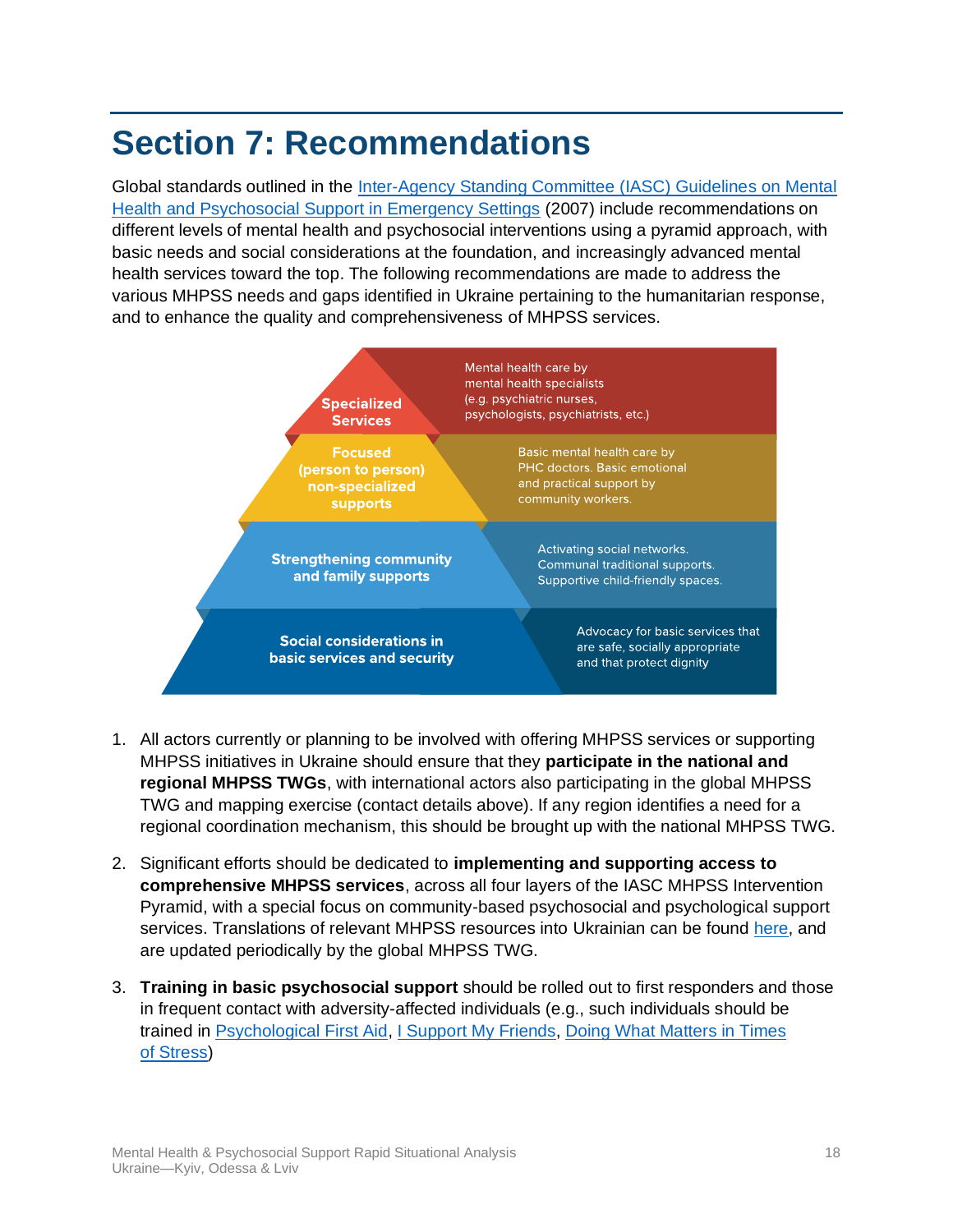- 4. Prioritization should be placed on **helping the most vulnerable access services to address basic needs**, including shelter, food, water, electricity, healthcare, vocational opportunities, protection and overall dignity. This requires the establishment and strengthening of referral pathways, including strong links to protection, gender-based violence and child protection actors, based on the mapping of services available. A **case management model** can be effective in facilitating needed referrals and follow-up.
- 5. Advocate for **access to appropriate religious and cultural supports**, including **mourning rituals** as well as **support groups** for those who have recently lost loved ones (or whose loved ones are still missing) and access to **individual counseling** for those with acute distress who wish to access such services.
- 6. MHPSS staff who will support individuals and/or families with loved ones who are missing, with no confirmation of if they are alive or dead, should **consider utilizing the [ambiguous](https://international-review.icrc.org/articles/families-missing-psychosocial-effects-and-therapeutic-approaches)  [loss model](https://international-review.icrc.org/articles/families-missing-psychosocial-effects-and-therapeutic-approaches)** with its guidelines on relevant psychosocial and therapeutic approaches.
- 7. **Work with individuals or entities involved with locating and retrieving dead bodies and/or informing the families of the deceased**, including funeral homes and staff involved with exhuming bodies, to determine if there is an opportunity to offer training on Psychological First Aid and related sensitive messaging, as well as advocating for staff care for the staff involved. Determine as well if any support can be provided for any reburial and related mourning processes.
- 8. **Prioritize and roll out support services for survivors of gender-based violence**, in collaboration with GBV actors and global best practices.
- 9. **Advocate for staff well-being for those in the caregiving professions**, especially as so many have themselves been impacted by the war. This will promote their well-being and enhance their ability to support others.
- 10. **Ensure there is appropriate investment for MHPSS services for military veterans and civilian soldiers**, to effectively cope with their wartime experiences and related moral injury and/or trauma.
- 11. **Advocate for longer-term efforts to decentralize, demedicalize and deinstitutionalize mental health care services and increase availability of and accessibility to comprehensive community-based MHPSS services**. Actors should:
	- **Integrate mental health into the primary healthcare system**. WHO advocates that every primary healthcare center should have at least one health professional trained in how to identify and manage priority mental, neurological and substance use disorders. Key training and implementation materials should include the WHO mental health Gap Action Program (mhGAP), in line with coordinated national efforts to roll out the [mhGAP Intervention Guide](https://www.who.int/publications/i/item/9789241549790)  [v2.0](https://www.who.int/publications/i/item/9789241549790) with inclusion of specific modules on grief, acute stress and PTSD from the WHO/UNHCR [mhGAP Humanitarian Intervention Guide \(mhGAP-HIG\).](https://www.who.int/publications/i/item/9789241548922) Additional resources include the accompanyin[g mhGAP Operations Manual,](https://www.who.int/publications/i/item/mhgap-operations-manual) and International Medical Corps' [Toolkit for the Integration of Mental Health into General Healthcare in](https://www.mhinnovation.net/collaborations/IMC-Mental-Health-Integration-Toolkit)  [Humanitarian Settings.](https://www.mhinnovation.net/collaborations/IMC-Mental-Health-Integration-Toolkit)